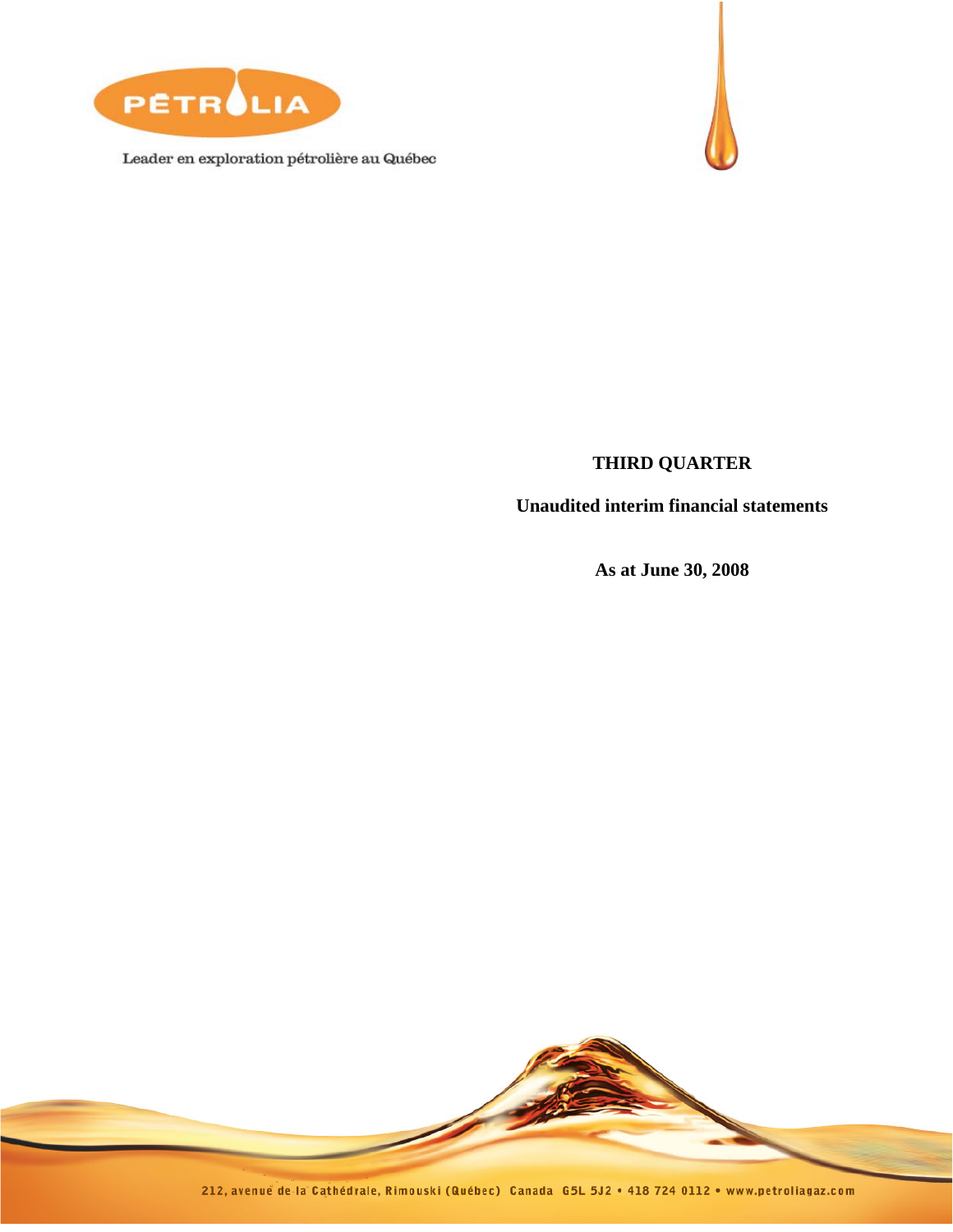

### **UNAUDITED INTERIM FINANCIAL STATEMENTS**

#### **FOR THE THREE- AND NINE-MONTH PERIODS ENDED JUNE 30, 2008**

#### **Declaration concerning the interim financial statements**

Management has prepared the interim financial statements of Pétrolia Inc., including the balance sheet as at June 30, 2008, as well as the statements of income, shareholders' equity, deferred exploration expenses, and cash flows for the three- and nine-month periods ended June 30, 2008. No external auditors' firm has examined or verified these interim financial statements.

2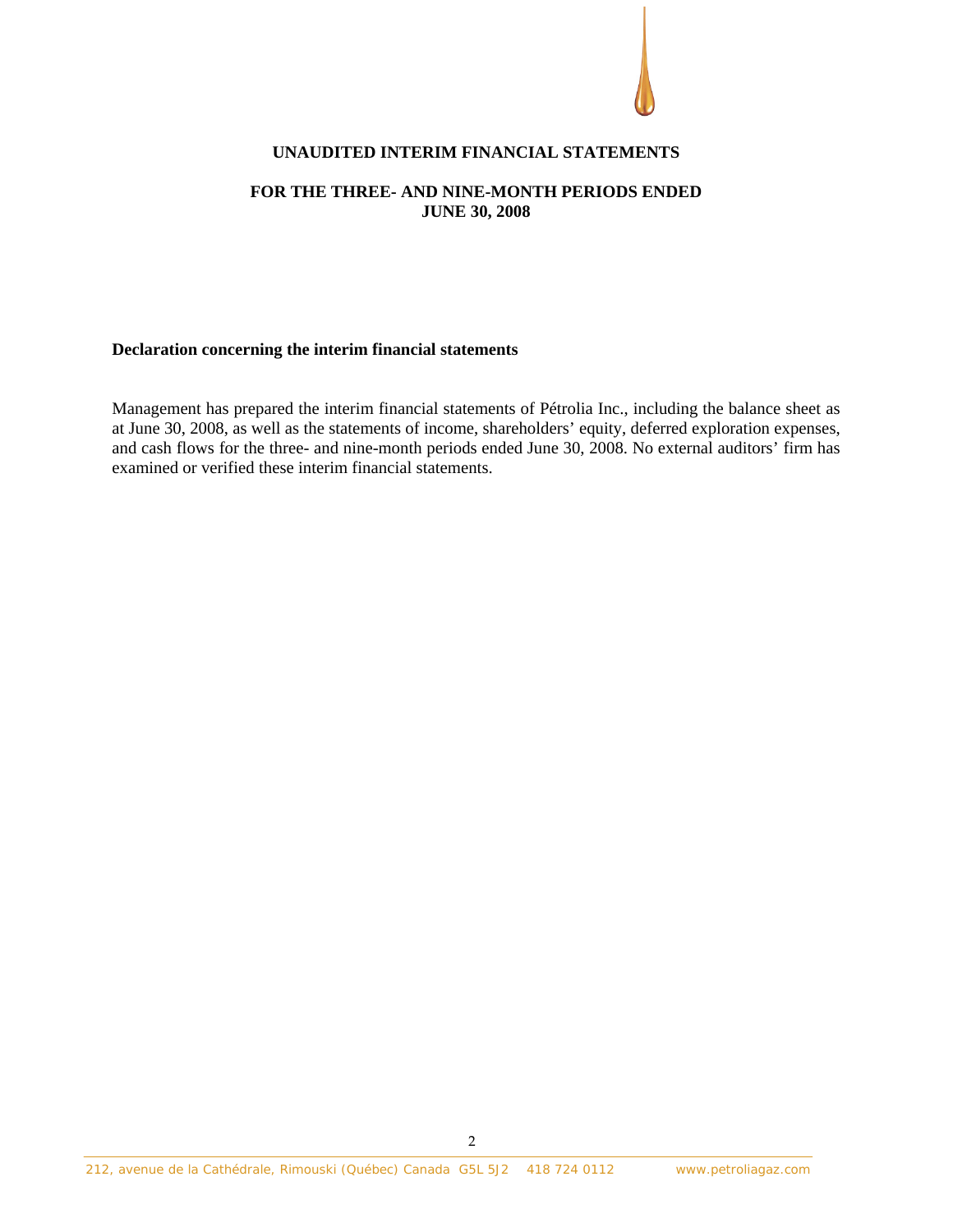**BALANCE SHEET** 

|                                               | 2008        | As at June 30, As at September 30,<br>2007 |
|-----------------------------------------------|-------------|--------------------------------------------|
|                                               | \$          | \$                                         |
|                                               | (unaudited) | (audited)                                  |
| <b>ASSETS</b>                                 |             |                                            |
| <b>Current assets</b><br>Cash                 | 47,473      | 48,473                                     |
| Short-term investments                        | 11,713,694  | 3 000 000                                  |
| Receivables                                   | 1,204,206   | 261,683                                    |
| Prepaid expenses                              | 31,678      | 117,763                                    |
|                                               | 12,997,051  | 3,427,919                                  |
| <b>Investments</b>                            | 2,420,000   | 565,000                                    |
| <b>Fixed assets</b>                           | 151,315     | 67,147                                     |
| Oil and gas properties (note 3)               | 1,961,011   | 1,610,714                                  |
| <b>Deferred exploration expenses</b> (note 4) | 7,844,545   | 7,066,177                                  |
|                                               | 25,373,922  | 12,736,957                                 |
| <b>LIABILITIES</b>                            |             |                                            |
| <b>Current liabilities</b>                    |             |                                            |
| Payables and accrued expenses                 | 191,794     | 315,976                                    |
| Current portion of long-term debt             | 20,976      | 11,694                                     |
|                                               | 212,770     | 327,670                                    |
| Long-term debt                                | 34,926      | 20,150                                     |
| <b>Future taxes</b>                           | 1,525,951   | 1,607,131                                  |
| Deposit on shares to be issued                |             | 3,000,000                                  |
|                                               | 1,773,647   | 4,954,951                                  |
| <b>SHAREHOLDERS' EQUITY</b>                   |             |                                            |
| Capital stock (note 7)                        | 21,481,453  | 7,728,400                                  |
| Contributed surplus - Stock options           | 1,263,806   | 636,968                                    |
| Contributed surplus - Expired stock options   | 195,946     | 195,901                                    |
| Retained earnings (deficit)                   | 659,070     | (779, 263)                                 |
|                                               | 23,600,275  | 7,782,006                                  |
|                                               | 25,373,922  | 12,736,957                                 |

On behalf of the Board

Director Director Director

(signed) *André Proulx* (signed) *Clément Duchesne*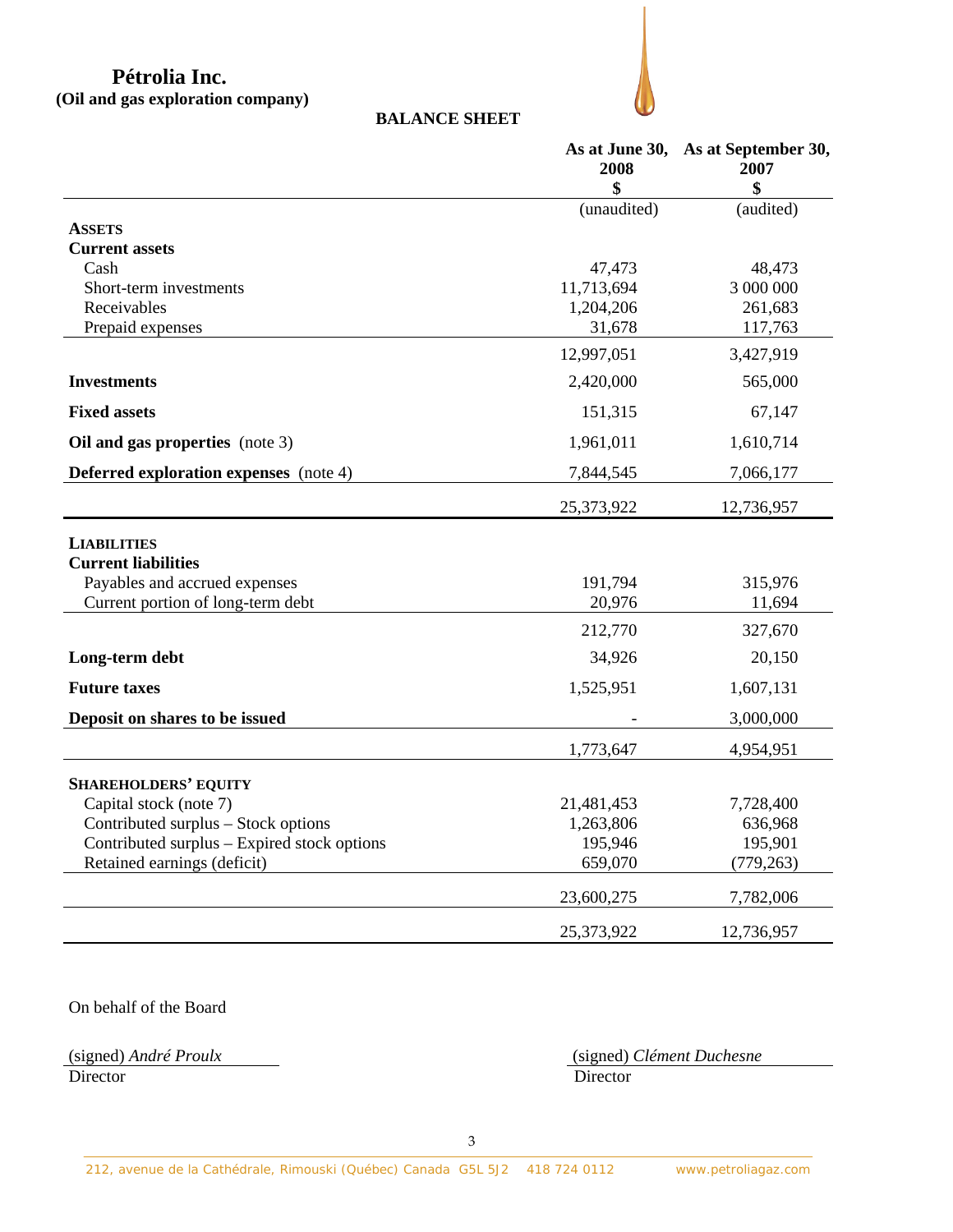

## **STATEMENT OF INCOME (unaudited)**

|                                            | <b>Periods ended June 30</b> |            |            |                                                           |  |
|--------------------------------------------|------------------------------|------------|------------|-----------------------------------------------------------|--|
|                                            | 2008<br>2008<br>2007         |            |            | 2007                                                      |  |
|                                            |                              |            |            | (three months) (three months) (nine months) (nine months) |  |
|                                            | \$                           | \$         | \$         | \$                                                        |  |
| <b>REVENUE</b>                             |                              |            |            |                                                           |  |
| Interest income                            | 44,908                       | 1,366      | 122,011    | 35,916                                                    |  |
| Gain on disposal of rolling stock          |                              |            | 3,724      |                                                           |  |
|                                            |                              |            |            |                                                           |  |
|                                            | 44,908                       | 1,366      | 125,735    | 35,916                                                    |  |
| <b>GENERAL AND ADMINISTRATIVE EXPENSES</b> |                              |            |            |                                                           |  |
| Stock-based compensation                   |                              | 148,770    | 207,450    | 148,770                                                   |  |
| Salaries and fringe benefits               | 85,464                       | 68,245     | 226,973    | 199,695                                                   |  |
| Insurance                                  | 9,404                        | 10,624     | 28,622     | 31,056                                                    |  |
| Information to shareholders                | 6,383                        | 3,544      | 49,537     | 17,816                                                    |  |
| Promotion and entertainment                | 13,228                       | 13,710     | 32,291     | 52,131                                                    |  |
| Maintenance and office supplies            | 3,225                        | 1,692      | 13,021     | 12,546                                                    |  |
| Governmental fees                          |                              |            |            | 13,076                                                    |  |
| Rent                                       | 3,973                        | 8,789      | 11,225     | 25,599                                                    |  |
| Professional fees                          | 509                          | 745        | 21,366     | 12,828                                                    |  |
| Telecommunications                         | 3,890                        | 4,961      | 12,866     | 15,175                                                    |  |
| Depreciation of fixed assets               | 9,885                        | 5,929      | 25,148     | 17,053                                                    |  |
| Costs attributable to exploration expenses | (6, 823)                     | (2,983)    | (33, 848)  | (37, 654)                                                 |  |
| Others                                     | 28,336                       | 9,518      | 73,931     | 27,110                                                    |  |
|                                            | 157,474                      | 273,544    | 668,582    | 535,201                                                   |  |
|                                            |                              |            |            |                                                           |  |
| <b>LOSS BEFORE OTHER ITEM AND</b>          | (112, 566)                   | (272, 178) | (542, 847) | (499, 285)                                                |  |
| <b>INCOME TAXES</b>                        |                              |            |            |                                                           |  |
| <b>OTHER ITEM</b>                          |                              |            |            |                                                           |  |
| Unrealized gain (loss) on financial assets |                              |            |            |                                                           |  |
| held for trading                           | 1,590,000                    | (150,000)  | 1,900,000  | 300,000                                                   |  |
| <b>EARNINGS (LOSS) BEFORE INCOME TAXES</b> | 1,477,434                    | (422, 178) | 1,357,153  | (199, 285)                                                |  |
|                                            |                              |            |            |                                                           |  |
| Future income taxes                        | (10,068)                     | (31, 842)  | (81,180)   | (104, 194)                                                |  |
| <b>NET EARNINGS (LOSS)</b>                 | 1,487,502                    | (390, 336) | 1,438,333  | (95,091)                                                  |  |
|                                            |                              |            |            |                                                           |  |
| <b>NET EARNINGS (LOSS) PER SHARE</b>       |                              |            |            |                                                           |  |
| <b>Basic</b>                               | 0.0448                       | (0.0134)   | 0.0433     | (0.0033)                                                  |  |
| Diluted                                    | 0.0399                       | (0.0134)   | 0.0386     | (0.0033)                                                  |  |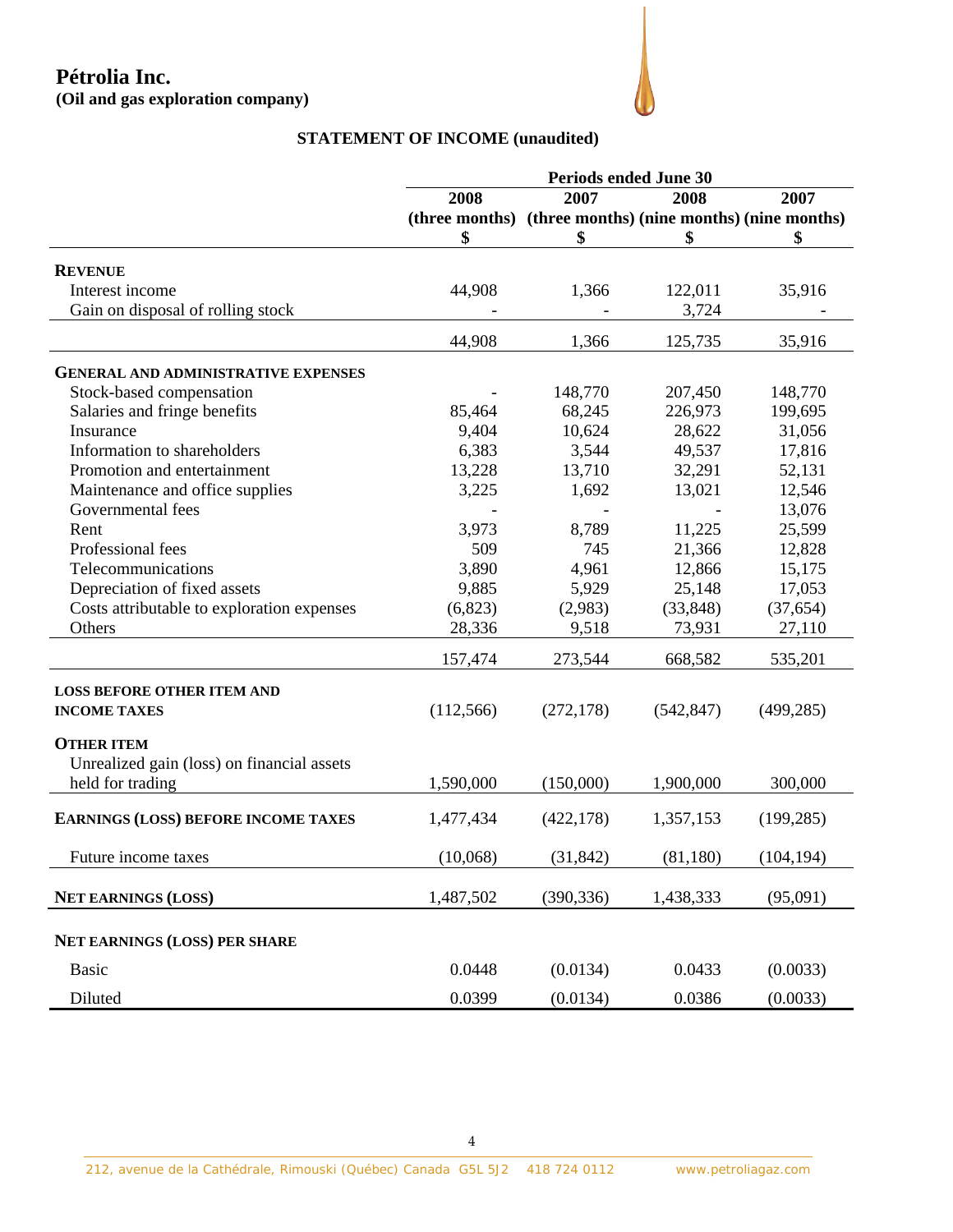

## **STATEMENT OF SHAREHOLDERS' EQUITY**

|                                                    |               | <b>Capital Stock</b> |                      |                                 | <b>Contributed surplus</b>               |              |
|----------------------------------------------------|---------------|----------------------|----------------------|---------------------------------|------------------------------------------|--------------|
|                                                    | <b>Shares</b> | <b>Amount</b>        | <b>Stock options</b> | <b>Expired</b><br>stock options | <b>Retained</b><br>earnings<br>(deficit) | <b>Total</b> |
|                                                    |               | \$                   | \$                   | \$                              | \$                                       | \$           |
| <b>Audited balance as at</b><br>September 30, 2006 | 28,548,649    | 7,379,827            | 450,057              | 159,596                         | (491, 118)                               | 7,498,362    |
| <b>Issued during the year</b>                      |               |                      |                      |                                 |                                          |              |
| Warrants exercised                                 | 104,500       | 61,675               |                      |                                 |                                          | 61,675       |
| Broker warrants exercised                          | 555,103       | 292,223              | (81, 284)            |                                 |                                          | 210,939      |
| Share issuance costs                               |               | (5,325)              |                      |                                 |                                          | (5,325)      |
| <b>Other activities</b>                            |               |                      |                      |                                 |                                          |              |
| Stock-based compensation                           |               |                      | 304,500              |                                 |                                          | 304,500      |
| Expired stock options                              |               |                      | (27,000)             | 27,000                          |                                          |              |
| Expired broker warrants                            |               |                      | (9,305)              | 9,305                           |                                          |              |
| Net loss                                           |               |                      |                      |                                 | (288, 145)                               | (288, 145)   |
| <b>Audited balance as at</b><br>September 30, 2007 | 29,208,252    | 7,728,400            | 636,968              | 195,901                         | (779, 263)                               | 7,782,006    |
| <b>Issued during the period</b>                    |               |                      |                      |                                 |                                          |              |
| Cash                                               | 11,416,665    | 14,749,999           |                      |                                 |                                          | 14,749,999   |
| Broker warrants exercised                          | 201,802       | 106,716              | (30,031)             |                                 |                                          | 76,685       |
| Stock options exercised                            | 87,500        | 56,692               | (21,692)             |                                 |                                          | 35 000       |
| <b>Share issuance costs</b>                        |               | (1,160,354)          |                      |                                 |                                          | (1,160,354)  |
| <b>Other activities</b>                            |               |                      |                      |                                 |                                          |              |
| Stock-based compensation<br>and broker warrants    |               |                      | 678,606              |                                 |                                          | 678,606      |
| Expired broker warrants                            |               |                      | (45)                 | 45                              |                                          |              |
| Net income                                         |               |                      |                      |                                 | 1,438,333                                | 1,438,333    |
| <b>Unaudited balance as at</b><br>June 30, 2008    | 40,914,219    | 21,481,453           | 1,263,806            | 195,946                         | 659,070                                  | 23,600,275   |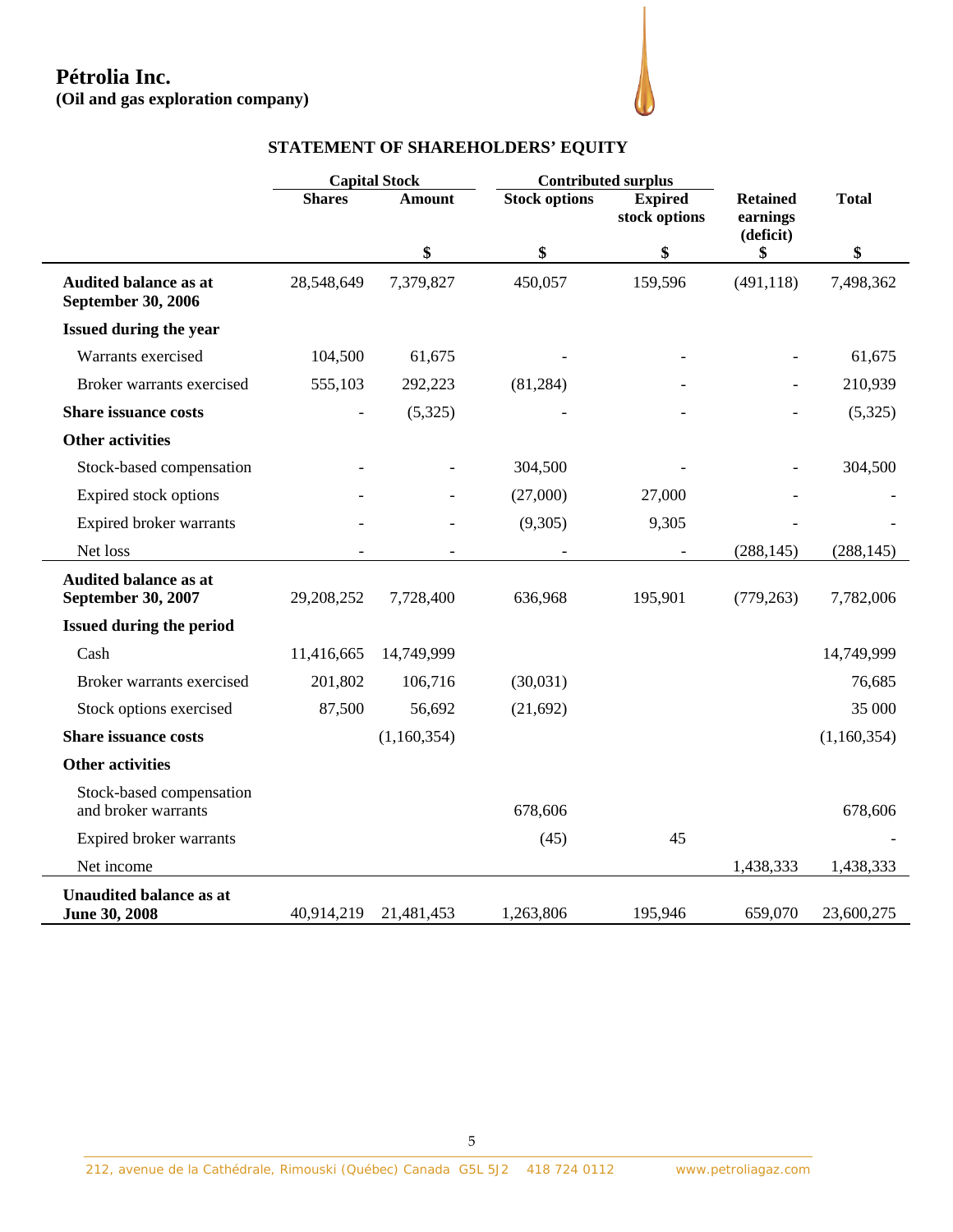## **STATEMENT OF DEFERRED EXPLORATION EXPENSES (unaudited)**

|                                         | <b>Periods ended June 30</b> |                |           |                             |
|-----------------------------------------|------------------------------|----------------|-----------|-----------------------------|
|                                         | 2008                         | 2007           | 2008      | 2007                        |
|                                         | (three months)               | (three months) |           | (nine months) (nine months) |
|                                         | \$                           | \$             | \$        | \$                          |
| <b>EXPLORATION EXPENSES</b>             |                              |                |           |                             |
| Analyses                                | 960                          |                | 7,582     | 4,410                       |
| Drilling                                |                              | 15,652         | 50,978    | 76,236                      |
| Geology                                 | 166,666                      | 66,679         | 385,664   | 211,770                     |
| Geophysical surveys                     | 518,435                      | 19,761         | 1,038,122 | 956,926                     |
| General exploration expenses            | 6,823                        | 2,983          | 33,848    | 37,654                      |
| Stock-based compensation                |                              | 155,730        | 104,550   | 155,730                     |
|                                         | 692,884                      | 260,805        | 1,620,744 | 1,442,726                   |
| <b>DEDUCTIONS</b>                       |                              |                |           |                             |
| <b>Exploration</b> subsides             | 51,755                       |                | 327,441   |                             |
| Partner contributions                   | 514,935                      |                | 514,935   |                             |
|                                         | 566,690                      |                | 842,376   |                             |
| <b>INCREASE IN EXPLORATION EXPENSES</b> |                              |                |           |                             |
| <b>FOR THE PERIOD</b>                   | 126,194                      | 260,805        | 778,368   | 1,442,726                   |
| <b>BALANCE, BEGINNING OF PERIOD</b>     | 7,718,351                    | 6,753,484      | 7,066,177 | 5,571,563                   |
|                                         |                              |                |           |                             |
| <b>BALANCE, END OF PERIOD</b>           | 7,844,545                    | 7,014,289      | 7,844,545 | 7,014,289                   |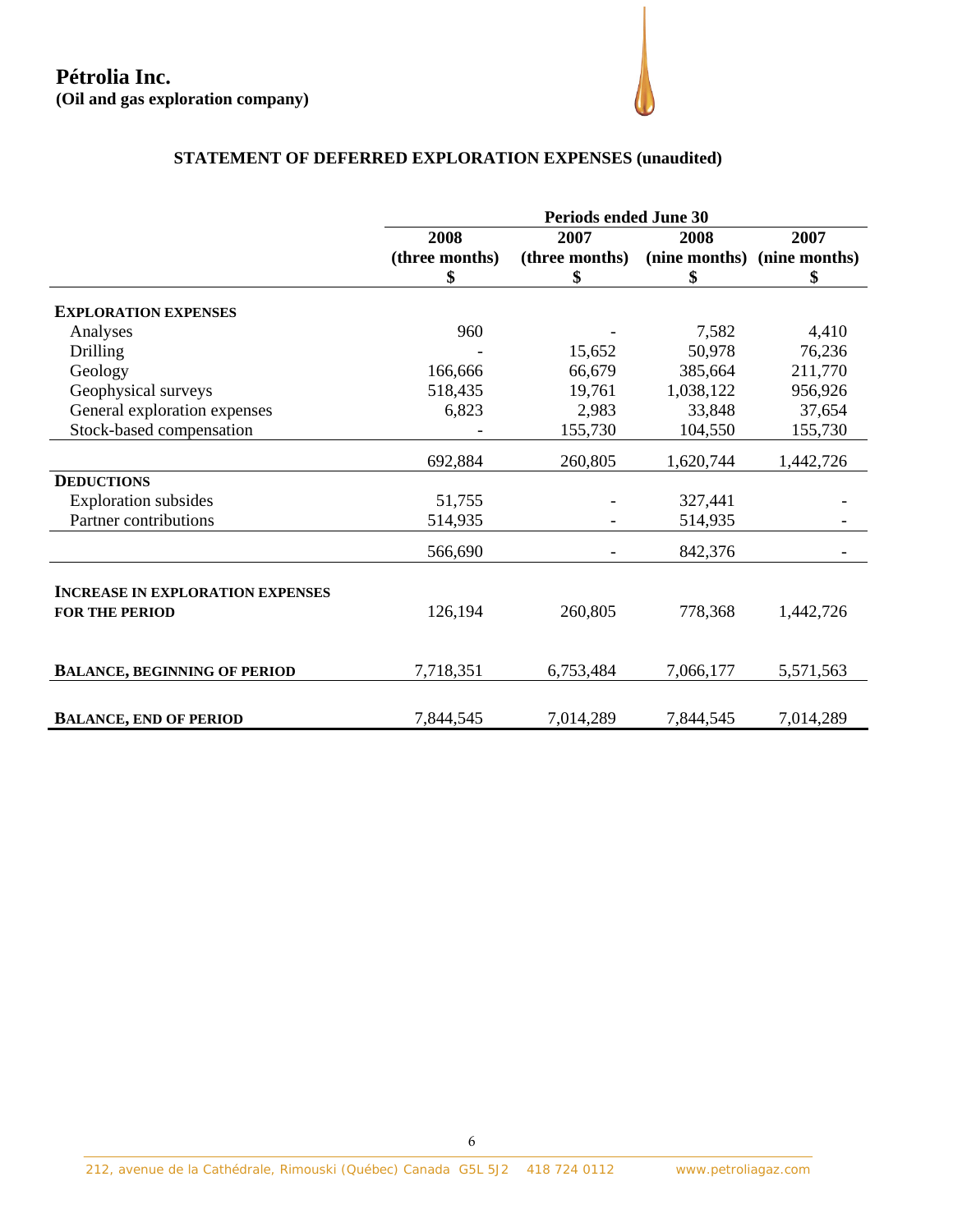# **Pétrolia Inc.**

## **(Oil and gas exploration company)**

|                                           | <b>Periods ended June 30</b> |                                             |                             |                             |
|-------------------------------------------|------------------------------|---------------------------------------------|-----------------------------|-----------------------------|
|                                           | 2008<br>\$                   | 2007<br>(three months) (three months)<br>\$ | 2008<br>(nine months)<br>\$ | 2007<br>(nine months)<br>\$ |
| <b>OPERATING ACTIVITIES</b>               |                              |                                             |                             |                             |
| Net earnings (loss)                       | 1,487,502                    | (390, 336)                                  | 1,438,333                   | (95,091)                    |
| Items not affecting cash                  |                              |                                             |                             |                             |
| Stock-based compensation                  |                              | 148,770                                     | 207,450                     | 148,770                     |
| Depreciation of fixed assets              | 9,886                        | 5,929                                       | 25,148                      | 17,053                      |
| Gain on disposal of rolling stock         |                              |                                             | (3,724)                     |                             |
| Future income taxes                       | (10,068)                     | (31, 842)                                   | (81,180)                    | (104, 194)                  |
| Unrealized loss (gain) on financial       |                              |                                             |                             |                             |
| assets held for trading                   | (1,590,000)                  | 150,000                                     | (1,900,000)                 | (300,000)                   |
|                                           | (102, 680)                   | (117, 479)                                  | (313,973)                   | (333, 462)                  |
| Net change in non-cash operating items    | 65,329                       | 82,359                                      | 94,707                      | 57,736                      |
|                                           | (37, 351)                    | (35, 120)                                   | (219, 266)                  | (275, 726)                  |
| <b>FINANCING ACTIVITIES</b>               |                              |                                             |                             |                             |
| Financing obtained                        |                              |                                             | 37,889                      |                             |
| Capital stock issuance                    | 10,024,999                   | 8,005                                       | 11,861,683                  | 272,424                     |
| Share issuance costs                      | (648, 212)                   | (6,982)                                     | (793, 747)                  | (57,090)                    |
| Repayment of long-term debt               | (5,127)                      | (2, 861)                                    | (13, 831)                   | (8,528)                     |
|                                           | 9,371,660                    | (1,838)                                     | 11,091,994                  | 206,806                     |
| <b>INVESTING ACTIVITIES</b>               |                              |                                             |                             |                             |
| Acquisition of fixed assets               | (50, 868)                    | (1,158)                                     | (110, 498)                  | (11, 152)                   |
| Acquisition of oil and gas properties     | (187, 295)                   | (51, 372)                                   | (350, 297)                  | (74, 111)                   |
| Increase in deferred exploration expenses |                              |                                             |                             |                             |
| net of government subsides                | (835, 323)                   | (194,996)                                   | (1,749,145)                 | (1,360,904)                 |
| Disposal of rolling stock                 |                              |                                             | 4,906                       |                             |
| Disposal of long-term investments         |                              |                                             | 45,000                      |                             |
|                                           | (1,073,486)                  | (247, 526)                                  | (2,160,034)                 | (1,446,167)                 |
| INCREASE (DECREASE) IN CASH AND CASH      |                              |                                             |                             |                             |
| <b>EQUIVALENTS</b>                        | 8,260,823                    | (284, 484)                                  | 8,712,694                   | (1,515,087)                 |
| CASH AND CASH EQUIVALENTS, BEGINNING OF   |                              |                                             |                             |                             |
| <b>PERIOD</b>                             | 3,500,344                    | 652,801                                     | 3,048,473                   | 1,883,404                   |
| CASH AND CASH EQUIVALENTS, END OF PERIOD  | 11,761,167                   | 368,317                                     | 11,761,167                  | 368,317                     |
| <b>CASH AND CASH EQUIVALENTS</b>          |                              |                                             |                             |                             |
| <b>ARE AS FOLLOWS:</b>                    |                              |                                             |                             |                             |
| Cash                                      | 47,473                       | 38,997                                      | 47,473                      | 38,997                      |
| Short-term investments                    | 11,713,694                   | 329,320                                     | 11,713,694                  | 329,320                     |
|                                           | 11,761,167                   | 368,317                                     | 11,761,167                  | 368,317                     |

## **STATEMENT OF CASH FLOWS (unaudited)**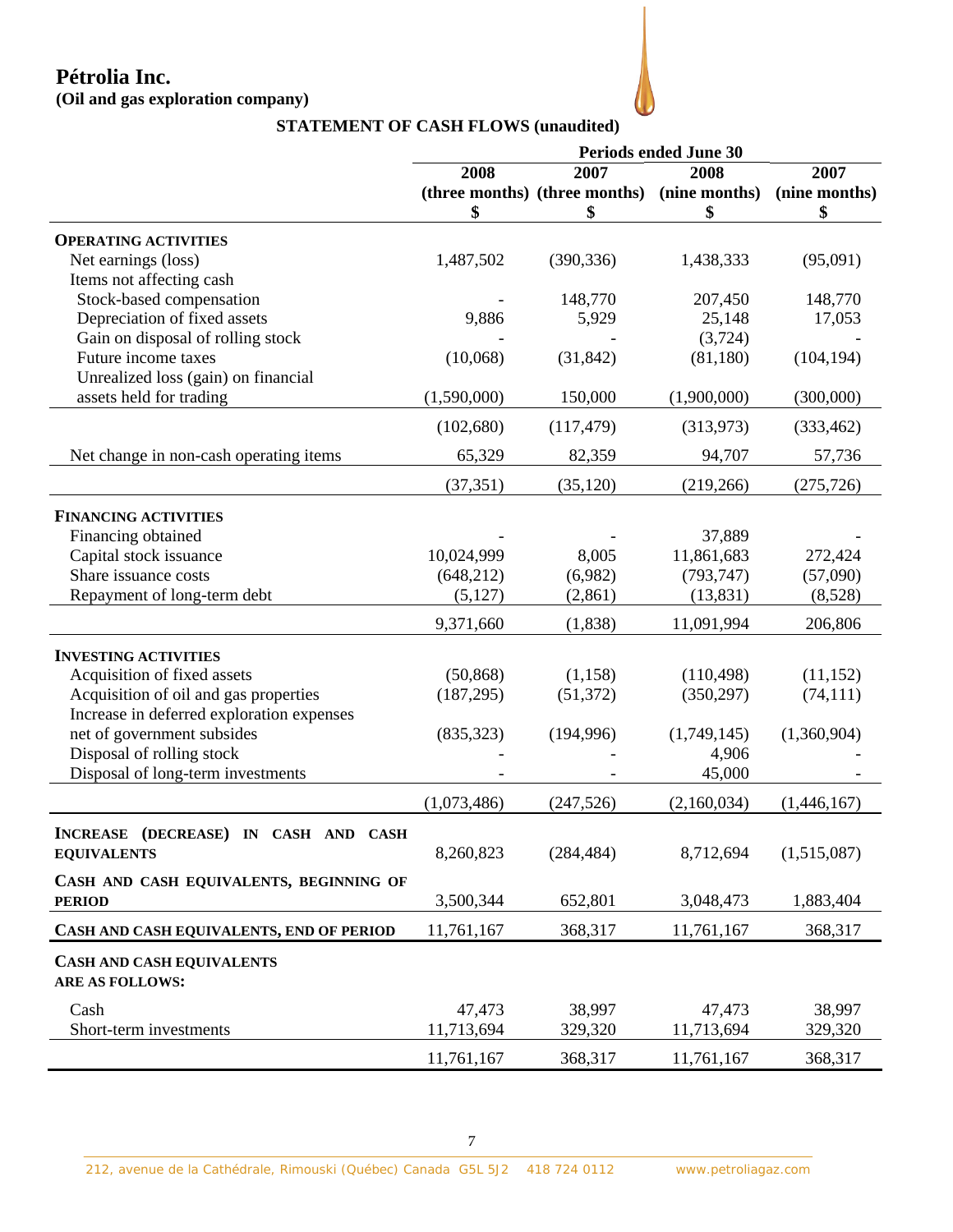

#### **ADDITIONAL NOTES TO INTERIM FINANCIAL STATEMENTS as at June 30, 2008 (unaudited)**

## **1) INTERIM FINANCIAL INFORMATION**

The financial information as at June 30, 2008, and for the periods ended June 30, 2008, has not been audited. However, in Management's opinion, all of the adjustments that are necessary to give a fair presentation of the results for these periods have been included. The adjustments made are of a normal, recurring nature. The interim operating results do not necessarily reflect the expected operating results for the full year.

## **2) SIGNIFICANT ACCOUNTING POLICES**

These unaudited interim financial statements have been prepared in accordance with Canadian generally accepted accounting principles and are based on the same accounting policies and methods as those mentioned in note 2 of the Company's annual financial statements as at September 30, 2007, with the exception of recent accounting changes. However, they do not include all of the information that must be provided in annual financial statements. These interim financial statements should therefore be read in parallel with the Company's most recent audited annual financial statements.

#### **Recent accounting changes**

The Company has adopted the following new standards from the handbook of the Canadian Institute of Chartered Accountants ("CICA"), which apply to interim financial statements for periods beginning on or after October 1, 2007:

Financial instruments - Disclosures

Section 3862, "Financial Instruments – Disclosures". This section describes the required disclosure for evaluating the significance of financial instruments for the entity's financial position and performance as well as the nature and extent of the risks arising from financial instruments to which the entity is exposed and how the entity manages those risks. This section as well as section 3863, "Financial Instruments – Presentation", will replace section 3861, "Financial Instruments – Disclosures".

Financial Instruments – Presentation

Section 3863, "Financial Instruments – Presentation". This section establishes standards for presentation of financial instruments and non-financial derivatives.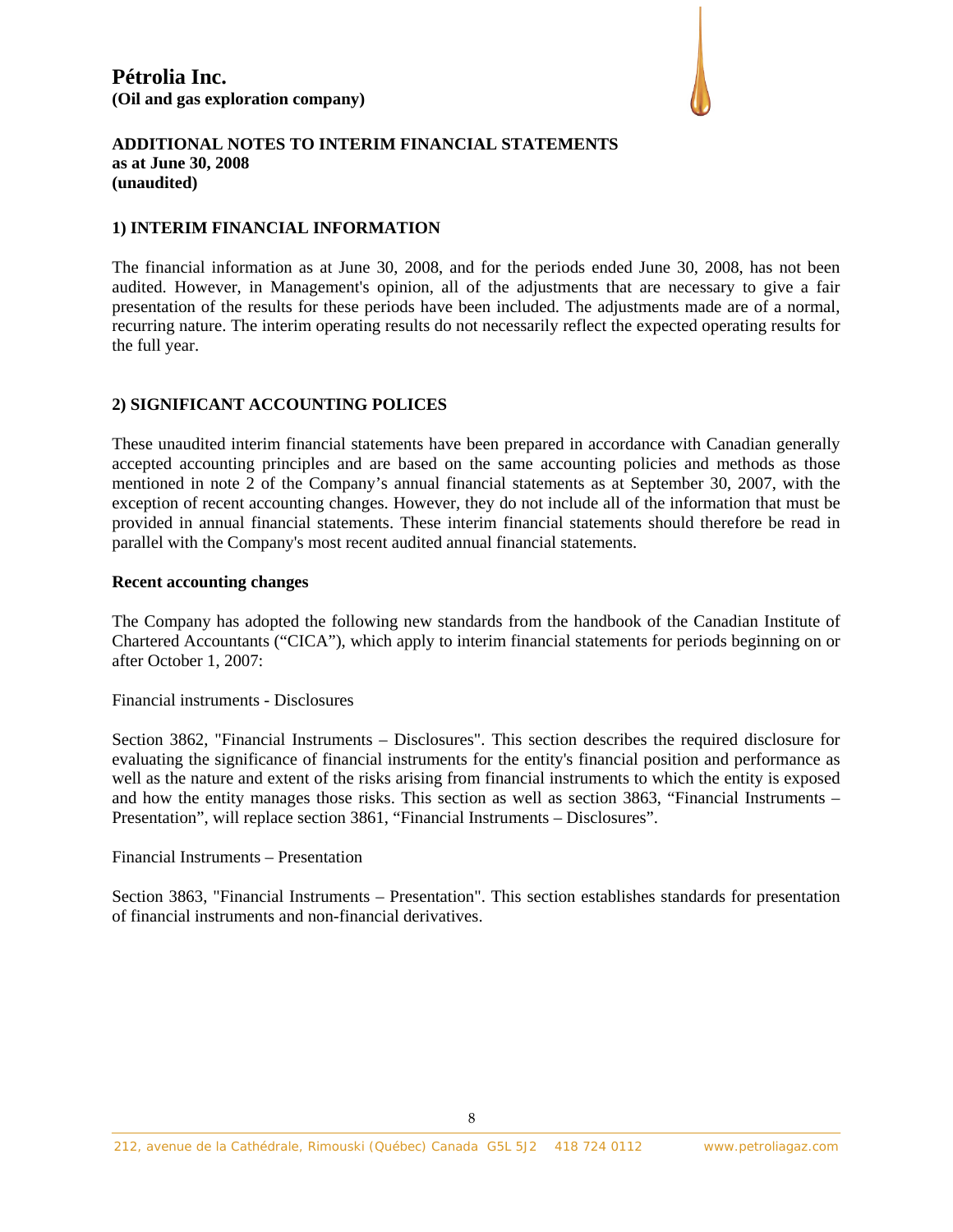

## **ADDITIONAL NOTES TO INTERIM FINANCIAL STATEMENTS June 30, 2008 (unaudited)**

### **2) SIGNIFICANT ACCOUNTING POLICES (continued)**

#### Capital Disclosures

Section 1535, "Capital Disclosures". This section establishes standards for disclosing information about an entity's capital and how it is managed. It describes the disclosure of the entity's objectives, policies, and processes for managing capital, as well as the quantitative data used to calculate capital. The section seeks to determine whether the entity has complied with capital requirements and, if not, the consequences of such non-compliance.

The additional information required by the adoption of these standards is presented in notes 5 and 6.

### **Future accounting changes**

The CICA modified section 1400, "General Standards of Financial Statement Presentation", which applies for interim periods beginning October 1, 2008, in order to include the criteria for determining and presenting the Company's ability to continue as a going concern (going-concern assumption). The adoption of this new section will have no significant impact on the financial statements.

### **3) OIL AND GAS PROPERTIES**

| June 30, 2008 | <b>September 30, 2007</b> |
|---------------|---------------------------|
| ъ             |                           |
| (unaudited)   | (audited)                 |
|               |                           |
| 114,396       |                           |
| 15,003        | 10,002                    |
| 257,770       | 188,660                   |
| 1,546,010     | 1,386,107                 |
| 6,633         | 4,746                     |
|               |                           |
| 21,199        | 21,199                    |
| 1,961,011     | 1,610,714                 |
|               |                           |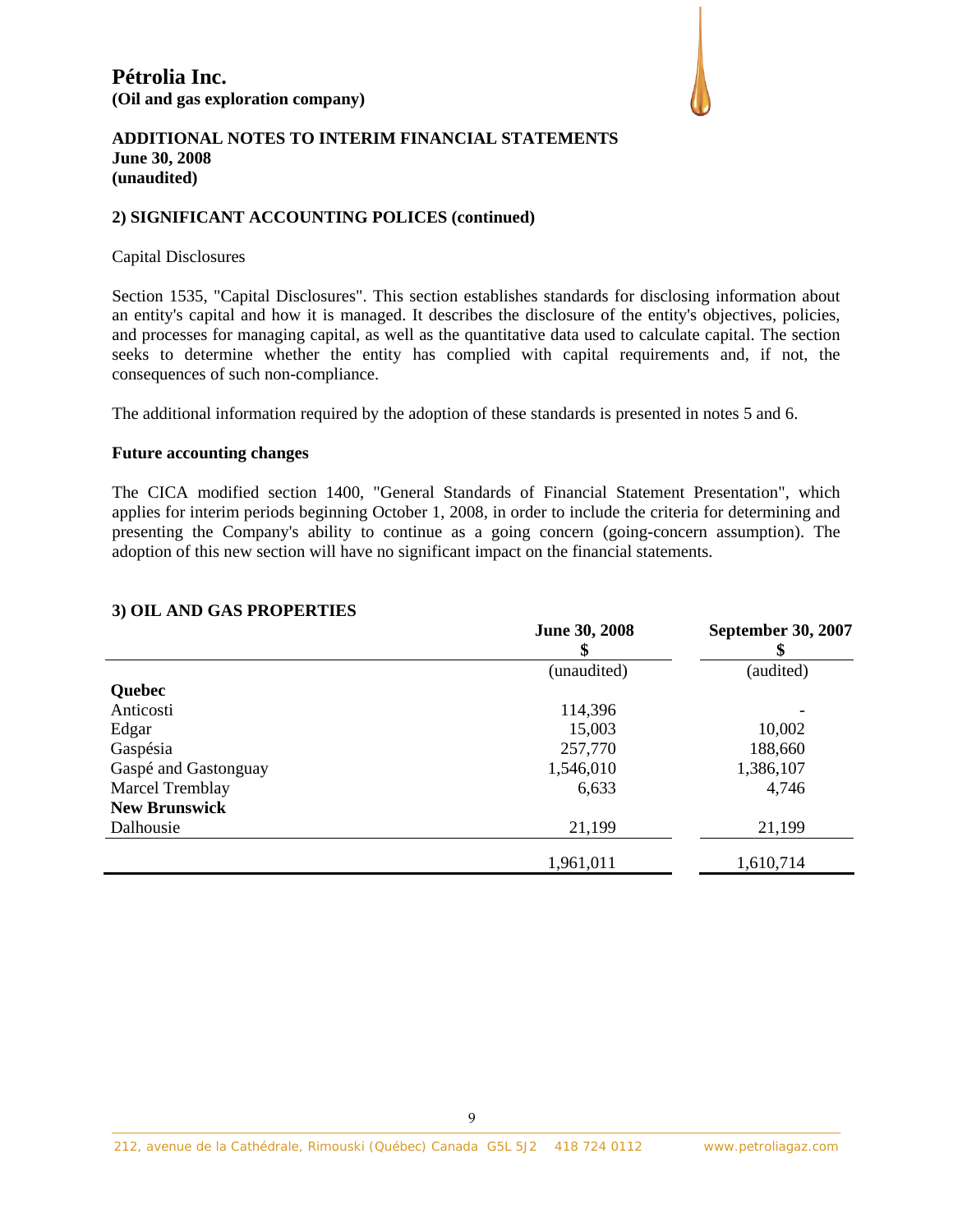

## **ADDITIONAL NOTES TO INTERIM FINANCIAL STATEMENTS June 30, 2008 (unaudited)**

## **4) DEFERRED EXPLORATION EXPENSES**

|                                   | <b>September 30, 2007</b> | <b>Additions</b> | June 30, 2008 |
|-----------------------------------|---------------------------|------------------|---------------|
|                                   | \$                        | \$               | \$            |
|                                   | (audited)                 | (unaudited)      | (unaudited)   |
| Quebec                            |                           |                  |               |
| Anticosti                         | 23,757                    | 674,021          | 697,778       |
| Edgar                             | 205,465                   | 22,377           | 227,842       |
| Gaspésia                          | 2,455,102                 | 74,170           | 2,529,272     |
| Gaspé and Gastonguay              | 4,422,106                 | 764,386          | 5,186,492     |
| Saint-Simon                       | 102,707                   |                  | 102,707       |
| <b>Marcel Tremblay</b>            | 2,529                     | 15,935           | 18,464        |
| <b>New Brunswick</b>              |                           |                  |               |
| Dalhousie                         | 19,779                    | 69,855           | 89,634        |
|                                   | 7,231,445                 | 1,620,744        | 8,852,189     |
| Less:                             |                           |                  |               |
| Exploration subsidies and partner |                           |                  |               |
| contributions-                    |                           |                  |               |
| Anticosti                         | 8,315                     | 211,622          | 219,937       |
| Edgar                             | 11,512                    | 7,205            | 18,717        |
| Gaspésia                          | 53,598                    | 23,499           | 77,097        |
| Gaspé and Gastonguay              | 84,036                    | 594,937          | 678,973       |
| <b>Marcel Tremblay</b>            | 885                       | 5,113            | 5,998         |
| Dalhousie                         | 6,922                     |                  | 6,922         |
|                                   | 165,268                   | 842,376          | 1,007,644     |
|                                   | 7,066,177                 | 778,368          | 7,844,545     |

|                                  | <b>September 30, 2006</b><br>\$ | <b>Additions</b><br>\$ | June 30, 2007<br>\$ |
|----------------------------------|---------------------------------|------------------------|---------------------|
|                                  | (audited)                       | (unaudited)            | (unaudited)         |
| <b>Quebec</b>                    |                                 |                        |                     |
| Edgar                            | 2,196                           | 190,820                | 193,016             |
| Gaspésia                         | 1,469,658                       | 963,364                | 2,433,022           |
| Gaspé and Gastonguay             | 4,029,616                       | 270,278                | 4,299,894           |
| Saint-Simon                      | 102,564                         | 143                    | 102,707             |
| <b>New Brunswick</b>             |                                 |                        |                     |
| Dalhousie                        |                                 | 18,121                 | 18,121              |
|                                  | 5,604,034                       | 1,442,726              | 7,046,760           |
| Less:                            |                                 |                        |                     |
| Exploration subsidies - Gaspésia | 32,471                          |                        | 32,471              |
|                                  | 5,571,563                       | 1,442,726              | 7,014,289           |
|                                  |                                 |                        |                     |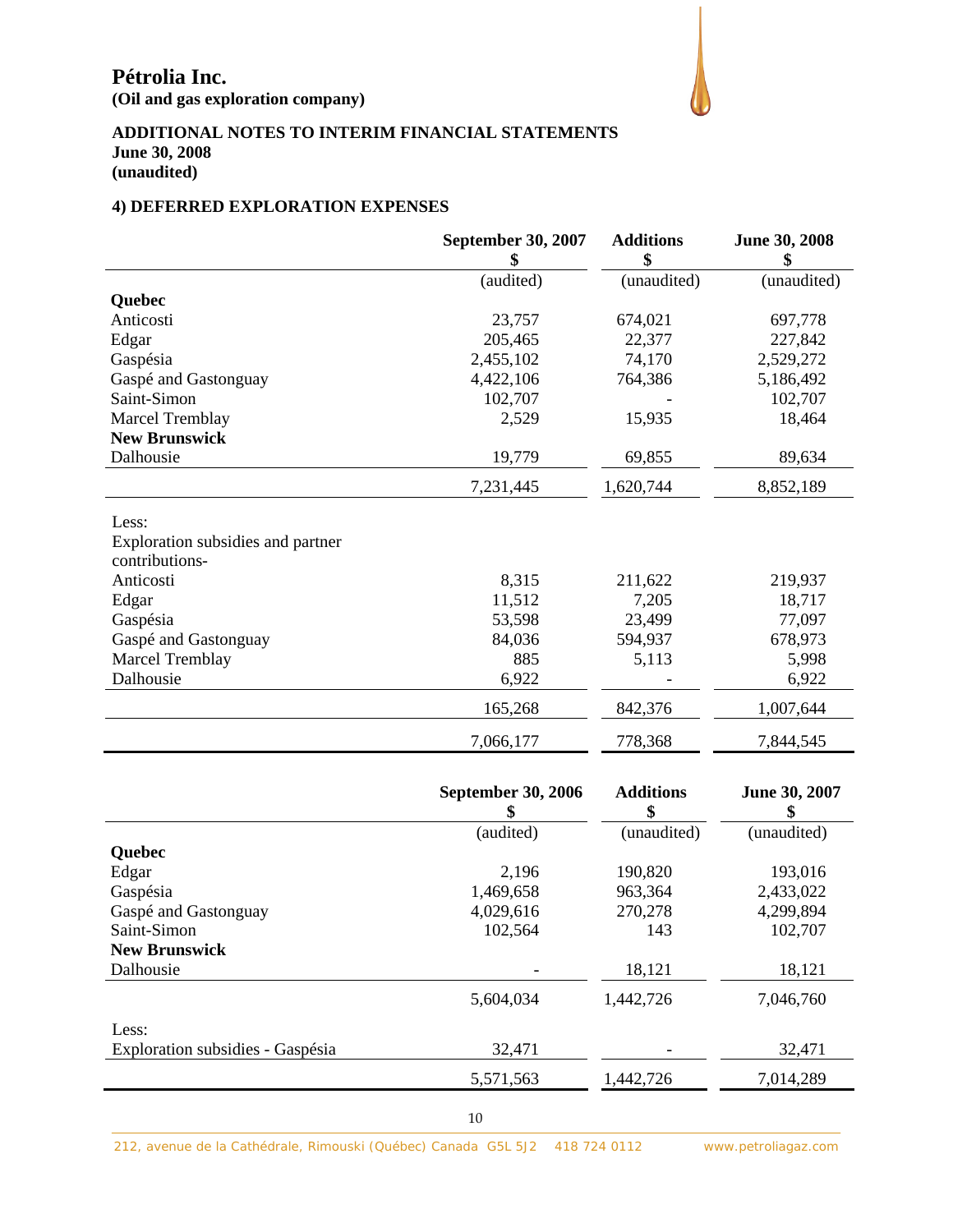

### **ADDITIONAL NOTES TO INTERIM FINANCIAL STATEMENTS June 30, 2008 (unaudited)**

#### **5) FINANCIAL INSTRUMENTS**

#### **Risk management policy**

The Company's financial assets and liabilities expose it to various risks. The following analysis provides an assessment of the risks as at June 30, 2008, the date of the balance sheet.

#### **Credit risk**

The financial instruments that could subject the Company to a credit risk are mainly comprised of cash and cash equivalents and receivables. The cash and cash equivalents are held or issued by top-rated financial institutions. Management therefore feels that the risk of non-execution with these instruments is very minimal.

#### **Liquidity risk**

Liquidity risks are the risks that the Company would be unable to cope with its financial obligations at the required times or could only do so at excessive cost. The Company finances its growth through the issuance of shares. One of management's main financial objectives is to maintain an optimal level of liquidities by actively managing the exploration work to be performed. Considering the liquid resources at the Company's disposal, management feels that the liquidity risks to which the Company is exposed are low.

### **Interest rate risk**

The Company's exposure to interest rate risk is summarized as follows:

| Cash and cash equivalents                       | Non-interest bearing and fixed rate |
|-------------------------------------------------|-------------------------------------|
| Receivables                                     | Non-interest bearing                |
| Excess of outstanding cheques over bank balance | Non-interest bearing                |
| Payables and accrued expenses                   | Non-interest bearing                |
| Long-term debt                                  | Fixed rates of $2.5\%$ and $4.7\%$  |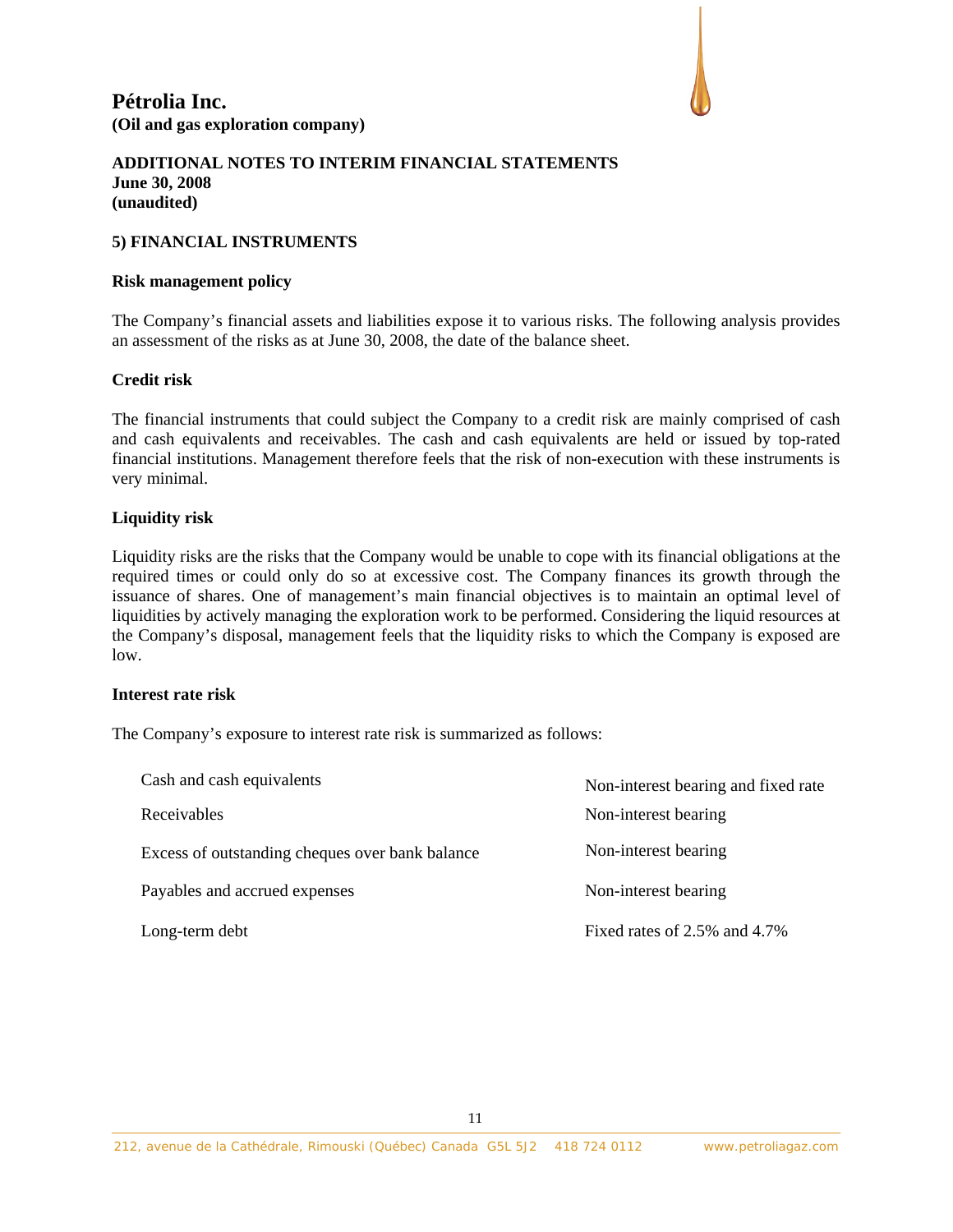

### **ADDITIONAL NOTES TO INTERIM FINANCIAL STATEMENTS June 30, 2008 (unaudited)**

## **5) FINANCIAL INSTRUMENTS (continued)**

## **Market risk**

Market risk is the risk that the fair value of the investment held for trading would fluctuate due to market price variations. Market risk includes three types of risk: exchange risk, interest rate risk, and other price risk.

## **6) INFORMATION REGARDING CAPITAL**

In its capital management operations, the Company's objectives are to:

- Maintain financial flexibility in order to preserve its capacity to meet its financial commitments, including its potential obligations resulting from additional acquisitions
- Maintain a capital structure allowing the Company to encourage the financing of its growth strategy
- Optimize the use of its capital in order to offer its shareholders a good return on their investment

The Company defines its capital as follows:

- Equity capital
- Long-term debt, including the short-term portion
- Cash and cash equivalents

The Company's financial strategy is developed and adapted based on market conditions in order to maintain a flexible capital structure in compliance with the aforementioned objectives and to respond to the characteristics of the risks linked to the underlying assets. In order to maintain its capital structure, the Company, being in its early stages, is required to issue new shares.

During the quarter, the Company followed the same strategy as during the corresponding quarter of the prior fiscal year.

The Company is currently meeting all of its financial commitments.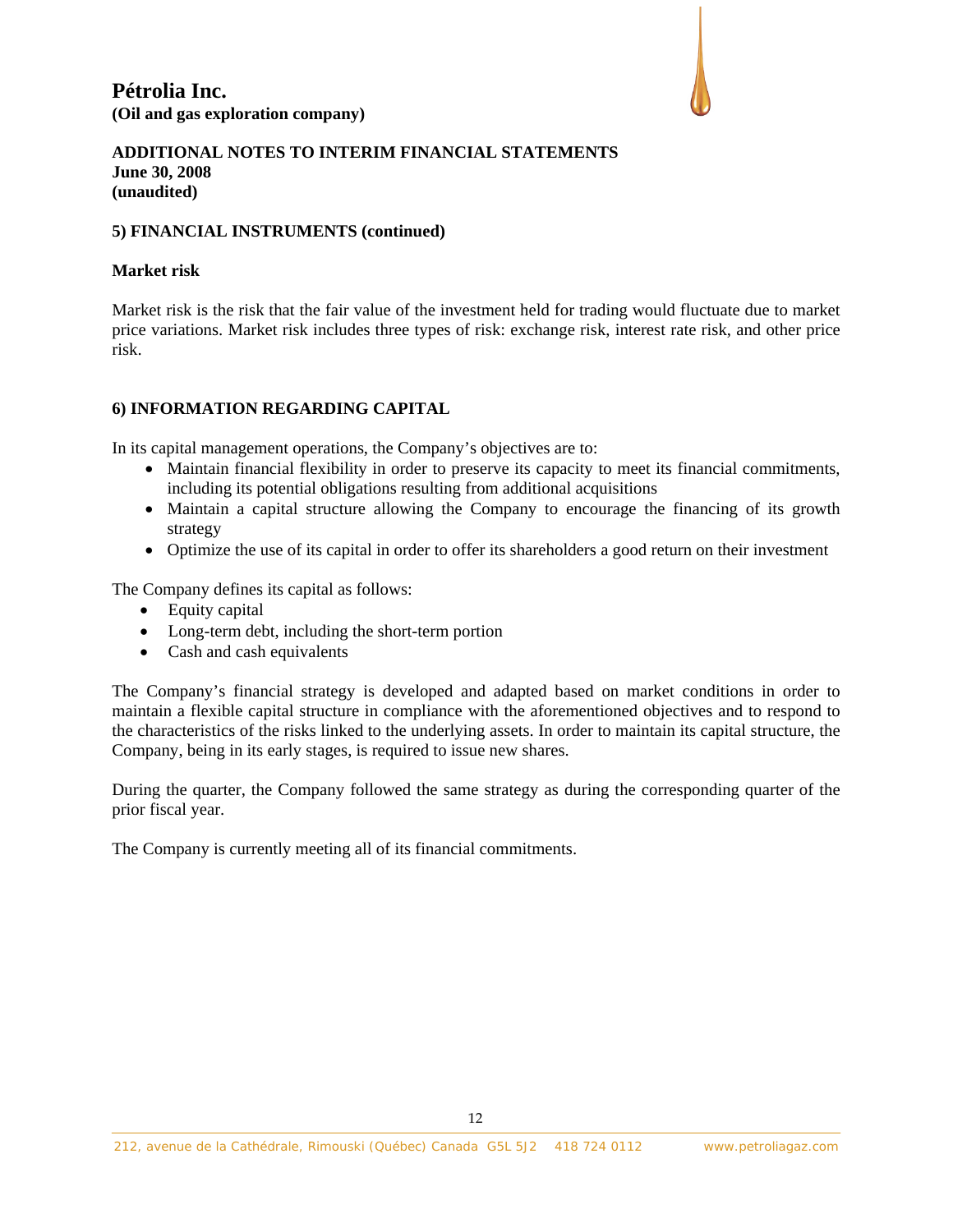

### **ADDITIONAL NOTES TO INTERIM FINANCIAL STATEMENTS June 30, 2008 (unaudited)**

### **7) CAPITAL STOCK**

### **Stock-based compensation**

The Company has a Stock Option Plan under which it can grant options up to 10% of its issued and outstanding shares to its directors, officers, key employees, and suppliers on a continuous basis. The exercise price of each option corresponds to the market price of the underlying stock on the date on which the option was granted. The maximum term of granted options may not exceed five years, and they may be exercised at any time during their term. The maximum number of shares that can be granted to any individual beneficiary is 5% of the total number of issued and outstanding shares as at the grant date minus the number of shares already reserved for issuance to that beneficiary for any other stock option.

During the period, the Company granted stock options with exercise prices that correspond to the market price of the stock on their grant date, and during the quarter, it granted warrants to brokers. The fair value of each granted option and broker warrant is calculated according to the Black-Scholes option pricing model, using the following assumptions:

|                                | <b>Stock options</b><br><b>February and March</b><br>2008 | <b>Broker warrants</b><br><b>June 2008</b> |
|--------------------------------|-----------------------------------------------------------|--------------------------------------------|
| Risk-free interest rate        | 5.75%                                                     | 4.75%                                      |
| Expected volatility            | 80%                                                       | 80%                                        |
| Weighted expected life (years) |                                                           | 1.5                                        |
| Dividend yield                 | None                                                      | None                                       |

Accordingly, the stock-based compensation cost was recorded as follows:

| Statement of income           | \$207,450 |
|-------------------------------|-----------|
| Deferred exploration expenses | \$104,550 |
| Share issuance costs          | \$366,606 |

The weighted average of the fair values of the stock options as at the grant date is \$0.60.